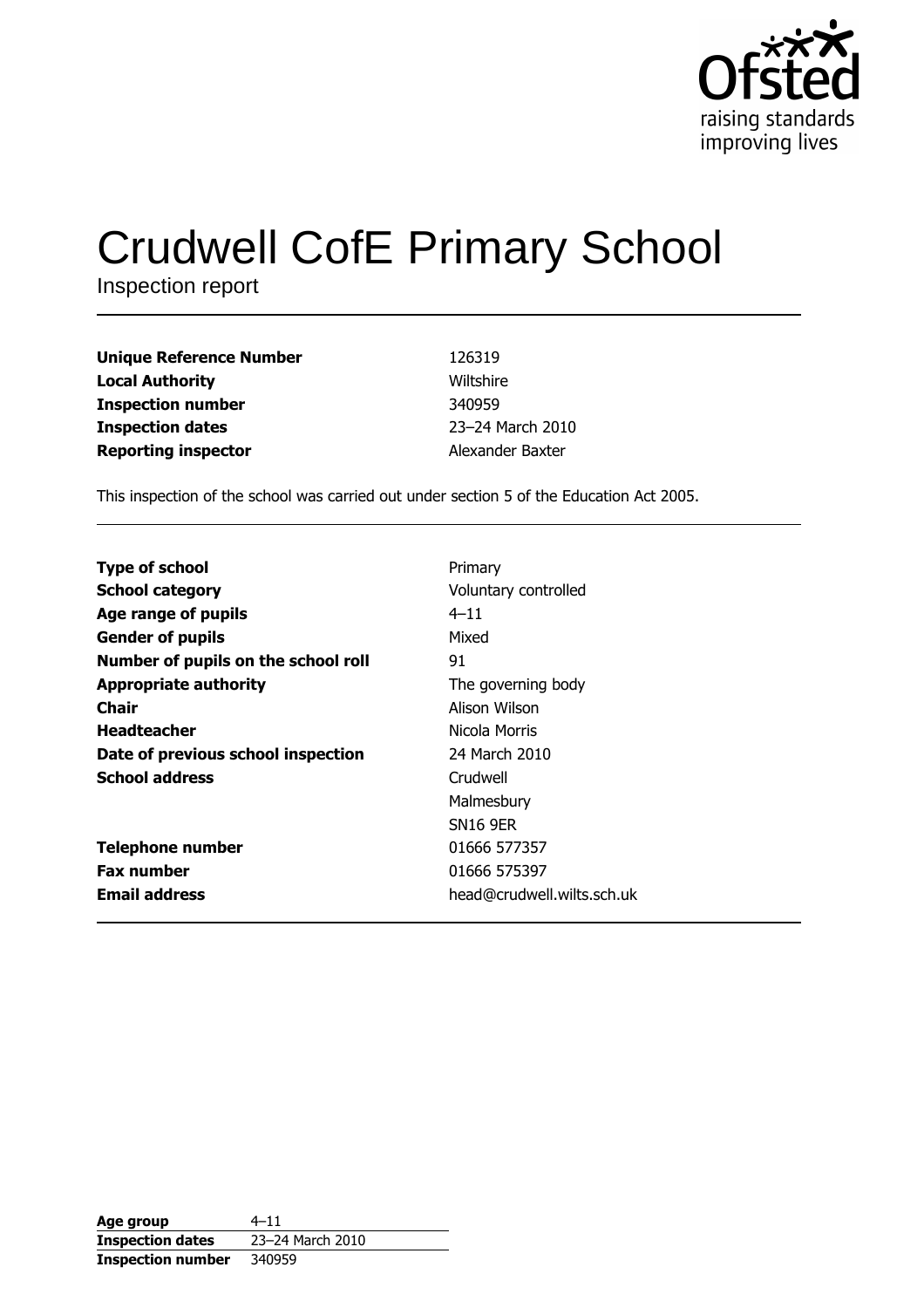The Office for Standards in Education, Children's Services and Skills (Ofsted) regulates and inspects to achieve excellence in the care of children and young people, and in education and skills for learners of all ages. It regulates and inspects childcare and children's social care, and inspects the Children and Family Court Advisory Support Service (Cafcass), schools, colleges, initial teacher training, work-based learning and skills training, adult and community learning, and education and training in prisons and other secure establishments. It rates council children's services, and inspects services for looked after children, safequarding and child protection.

Further copies of this report are obtainable from the school. Under the Education Act 2005, the school must provide a copy of this report free of charge to certain categories of people. A charge not exceeding the full cost of reproduction may be made for any other copies supplied.

If you would like a copy of this document in a different format, such as large print or Braille, please telephone 08456 404045, or email enquiries@ofsted.gov.uk.

You may copy all or parts of this document for non-commercial educational purposes, as long as you give details of the source and date of publication and do not alter the documentation in any way.

Royal Exchange Buildings St Ann's Square Manchester M2 7LA T: 08456 404045 Textphone: 0161 618 8524 E: enquiries@ofsted.gov.uk W: www.ofsted.gov.uk © Crown copyright 2010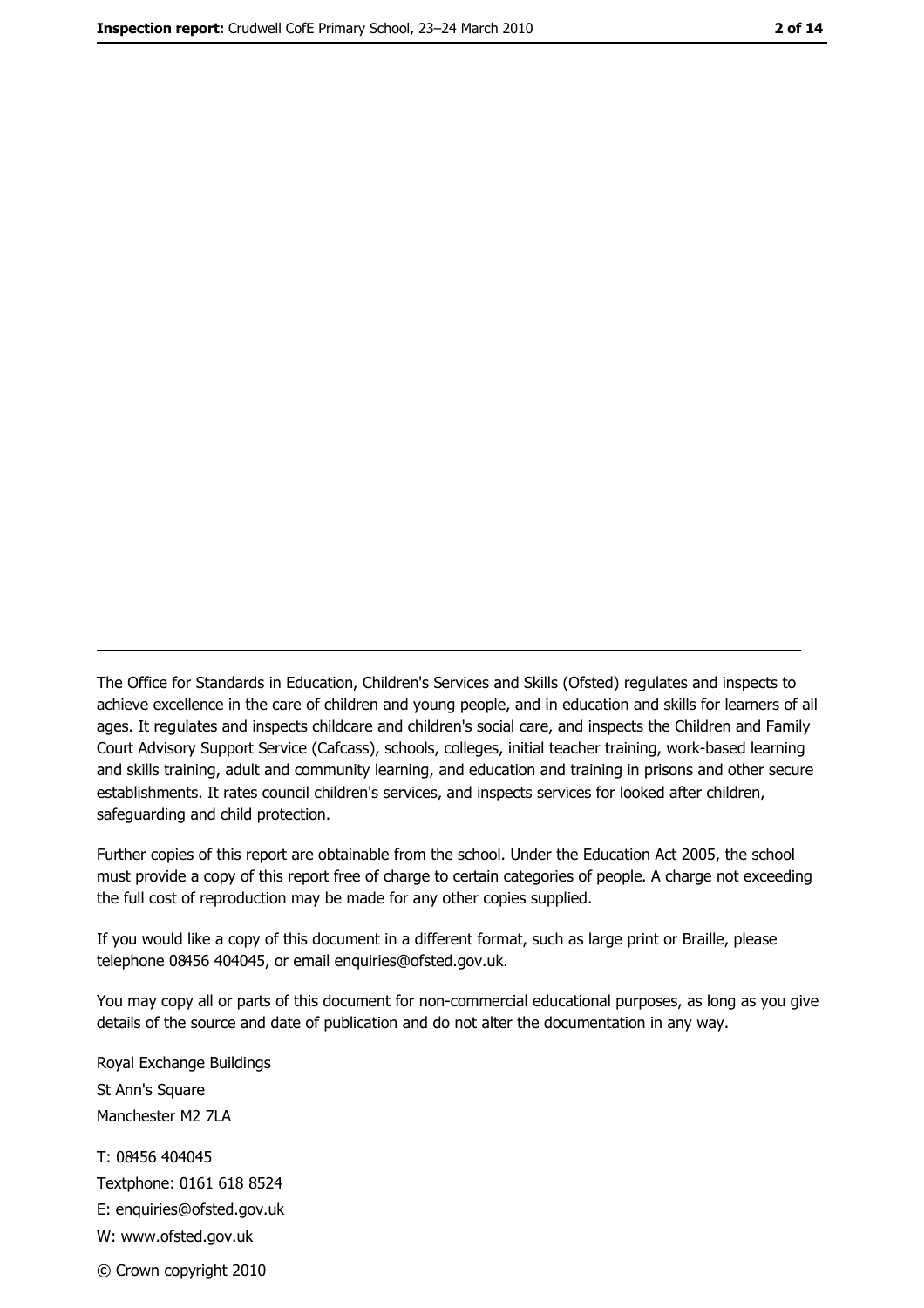# **Introduction**

This inspection was carried out by two additional inspectors. The inspectors visited 14 lessons and four teachers were observed. The inspectors also attended two assemblies, observed break and lunchtime activities and held meetings with governors, staff, pupils and parents. They looked at plans and policies, records of assessments and the tracking of pupils' progress. The provision and planning for pupils who are vulnerable or have special educational needs and/or disabilities were evaluated. In addition, 60 parent/carer questionnaires, 15 pupil questionnaires and nine staff questionnaires were analysed.

The inspection team reviewed many aspects of the school's work. It looked in detail at the following:

- the children's skills on entry into the early years class  $\blacksquare$
- the effect of the school's specific aims to improve pupils' writing, and to lift their  $\blacksquare$ overall achievement by involving them in evaluating their own work
- the school's apparent success in sustaining at least good progress for most groups  $\blacksquare$ of pupils, including pupils arriving later from other schools
- the ability of leaders and managers, including governors, to drive improvement.

# **Information about the school**

This is a small village primary school. The large majority of pupils are of White British heritage. The proportion of pupils who have special educational needs and/or disabilities is below average. Such needs mainly feature moderate learning and emotional needs. The number of pupils who join or leave the school other than at the usual times is above that normally expected. Children in the Early Years Foundation Stage are taught in a mixed Reception/Year 1 class. With the exception of Year 2, the school has mostly mixed age classes. Among others, the school holds Healthy School and Activemark awards.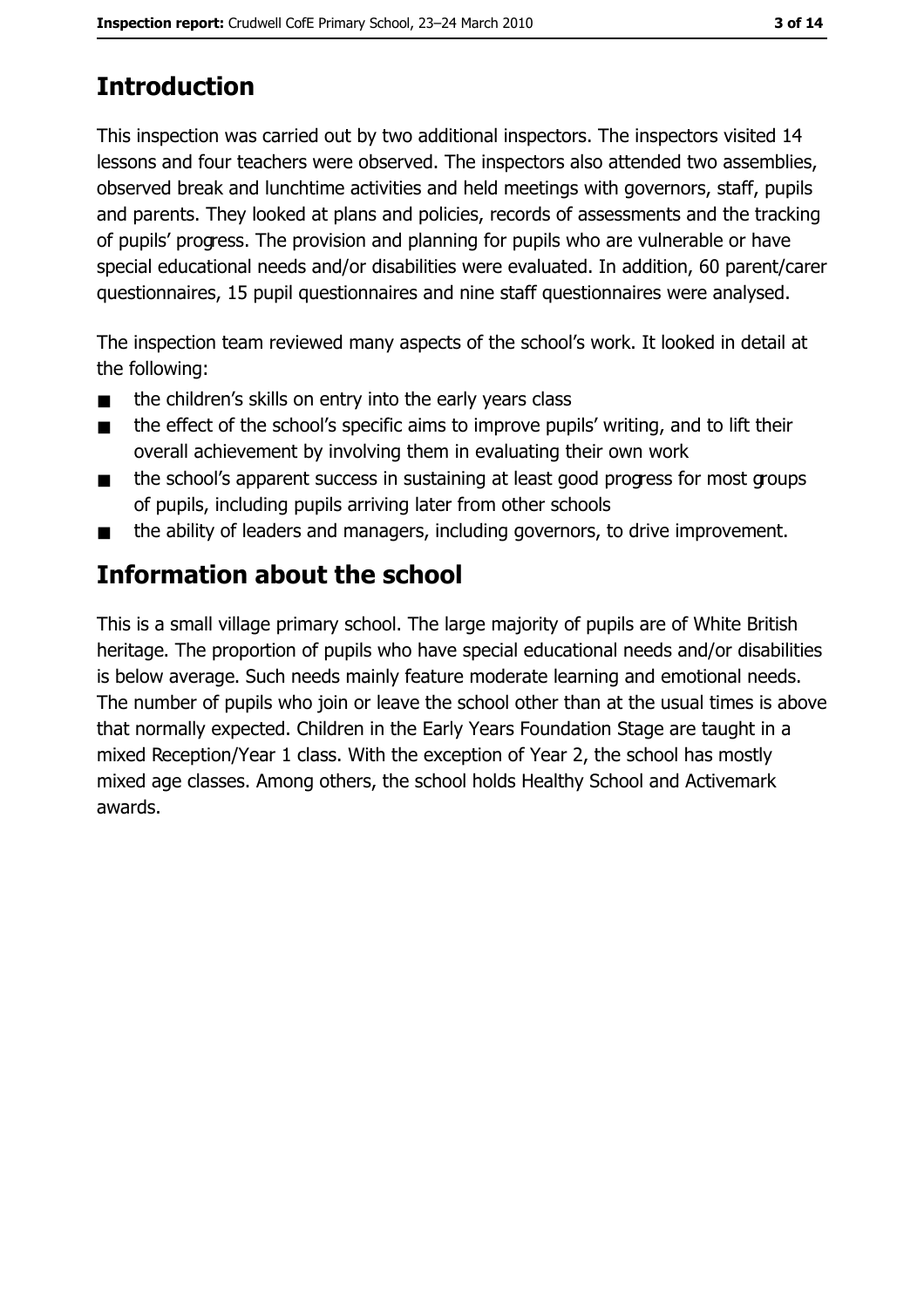# **Inspection judgements**

# Overall effectiveness: how good is the school?

#### The school's capacity for sustained improvement

# **Main findings**

Crudwell is an outstanding school. It is a truly inclusive school where members of staff know the pupils extremely well, give them close individual attention and fully safeguard their welfare. There are several strengths, not least outstanding leadership and management, and consistently high quality teaching and learning that promote the pupils' excellent academic and personal achievement. Fundamentally, the school's success lies in the extremely effective way that it evaluates its impact on pupils' achievements and the subsequent and equally successful way that it brings about improvement. The previous inspection, just over three years ago, judged the school to be good, but identified an excellent capacity to improve. This inspection shows that the school has fully lived up to this judgement. It has improved several areas of provision, notably in securing outstanding teaching and learning, which includes involving pupils in evaluating and improving their own work. These developments have lifted pupils' attainment, especially their writing skills, and show that the school retains an excellent capacity to sustain improvement into the future.

There is a noticeable sense of calm, meaningful purpose across the school and the pupils' behaviour is exemplary. Staff present first class role models and provide high quality care, guidance and support. This includes strong links with parents and outside agencies, which further enhance the pupils' excellent attitudes and promote their great enjoyment of school. Following the extremely well-considered lead of a much-respected headteacher, very capably supported by governors and staff, the school is accomplished in making the very best use of its limited accommodation to meet the pupils' differing needs.

Excellent provision in Reception gives children an outstanding start and lays the foundation for the school's happy, caring ethos. From varying levels of attainment, which this year were below those normally expected because of the high number of children with summer births, children make outstanding progress. Such positive progress, particularly in developing self-confidence and a love of school, continues throughout the school and pupils reach very high levels of attainment by the end of Year 2 and Year 6. These high standards represent outstanding achievement, equally for boys and girls, pupils with special educational needs and/or disabilities, pupils with more ability and those joining from other schools. Such successful outcomes also reflect the high quality of teaching and academic quidance through the school and the pupils' strong contributions to learning. Whilst pupils develop excellent literacy, numeracy, investigative and information and communication technology (ICT) skills across a well-planned curriculum, learning opportunities do not always enable pupils to develop their creative skills to similarly best effect in subjects such as art and design and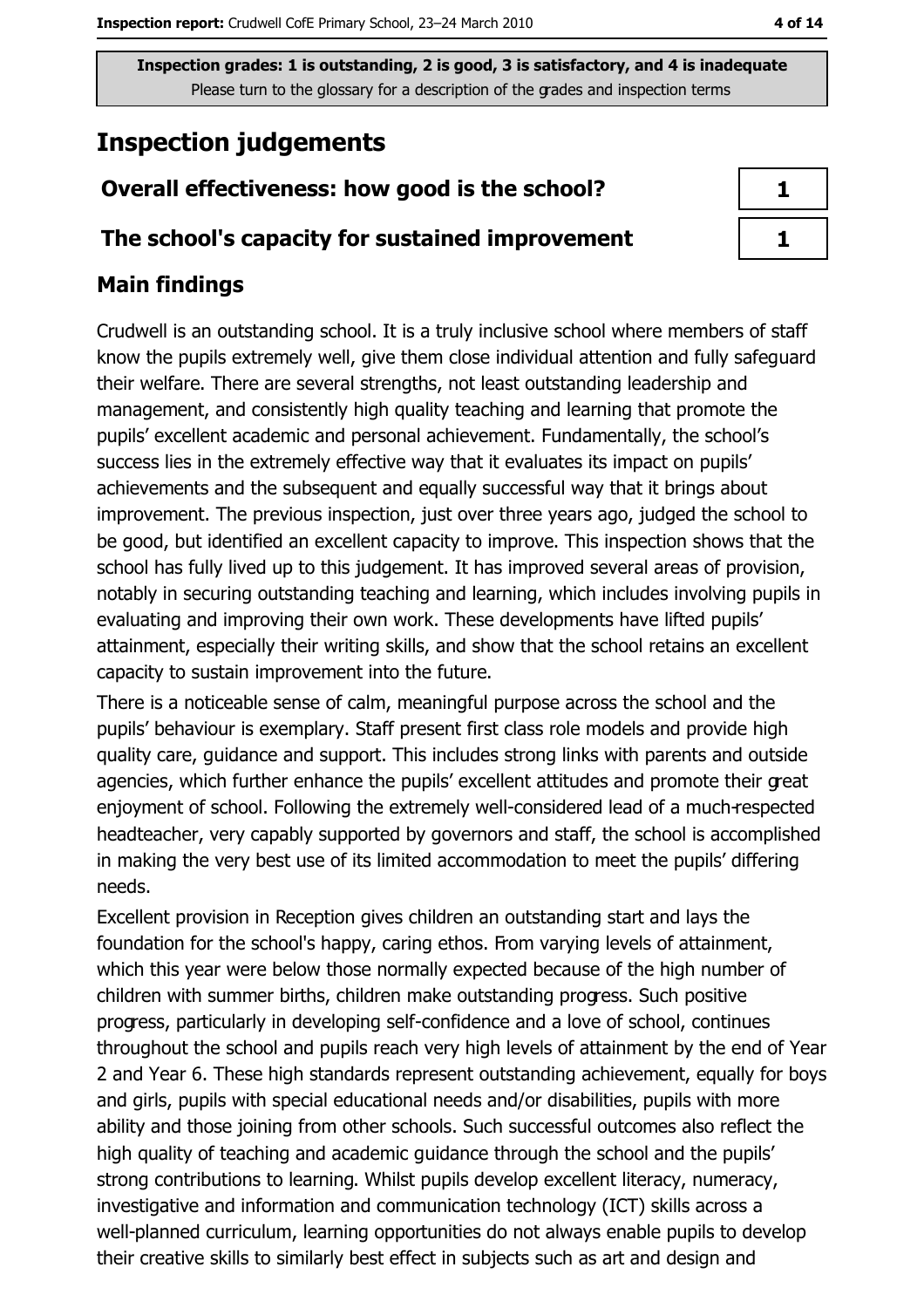technology. Even so, pupils commit themselves wholeheartedly to their work and play and, in keeping with the school's ethos of respecting one's self and others, spiritual, moral, social and cultural development is very strong.

#### What does the school need to do to improve further?

Over the next two terms, plan activities which make further connections across the range of subjects so that pupils' creative ideas and skills are lifted to match the very high standards evident in English, mathematics, science and ICT.

## **Outcomes for individuals and groups of pupils**

Observations of lessons show that pupils greatly enjoy their learning and make excellent progress. This applies equally for all pupils, including those with special educational needs and/or disabilities, pupils of high ability, and those who join the school partway through the year. Pupils' progress continues at an exemplary pace as pupils move through the school, not only in response to excellent teaching, but also because the pupils refine and improve their personal contributions as independent, self-evaluative learners. Pupils' attainment, evident in recorded work, spoken responses in lessons and over time in national and school assessments, is typically very high by the end of Year 6 and represents excellent achievement. This was seen for example in a Years 5 and 6 mathematics lesson as pupils perceptively explained how their work with fractions and decimals led them to comprehend percentages. The pupils' personal understanding and diligent response to their clear targets for improvement, and their very enthusiastic reaction to the many challenges set by the teachers, portray the productive ethos of learning evident in all classes. In a science lesson in Year 2, for example, the precise description of an electrical circuit given by a six-year-old girl typified the high level of pupils' achievement. Similarly, high levels of skill and exuberance were evident in a Years 5 and 6 literacy lesson as pupils demonstrated their accurate knowledge of punctuation through 'Karate' hand gestures. Additional and often significant progress also occurs when pupils with special educational needs and/or disabilities receive small group or individual intervention support for their specific needs. Good skills are promoted across the range of subjects, but pupils eagerly request more opportunity to raise them even more in subjects such as art and design and technology, for example. Pupils greatly enjoy coming to school and adopt very healthy lifestyles. These qualities are seen in their full participation in sports, including during extra-curricular activities, and in their above average attendance. The pupils really like their teachers and show high regard for their own and each other's welfare and safety. The pupils' genuine concern for other people also underpins their exemplary behaviour and is evident in their excellent spiritual, moral, social and cultural development. Pupils very willingly contribute to school and community activities and, for example during playtime, are quick to support anyone on the 'Buddy Bench' who needs a friend. The way pupils apply themselves so diligently and enthusiastically to their work is another particularly impressive feature of the school. By the time they leave the school, the pupils' excellent

 $\mathbf{1}$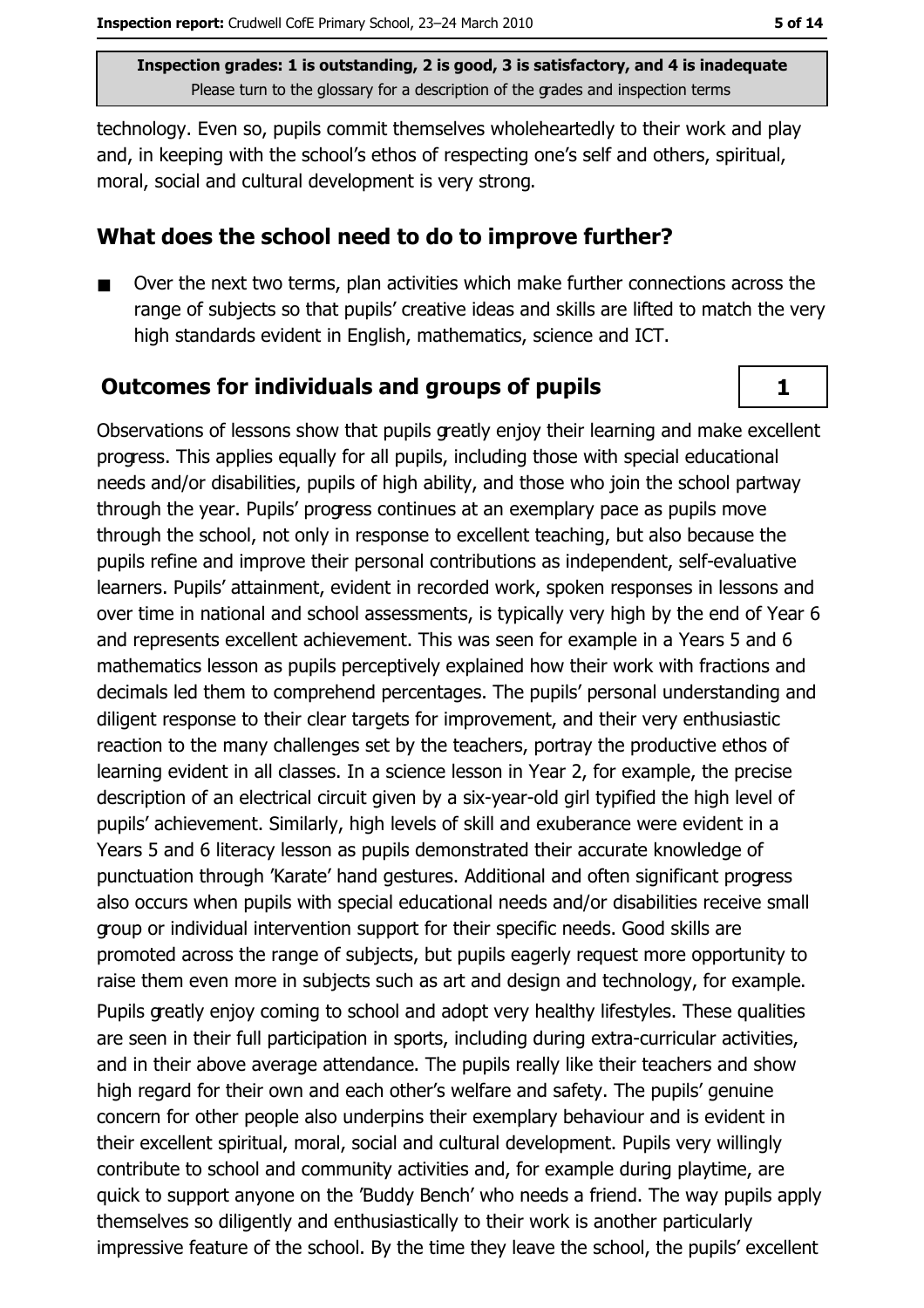achievements, which include their prowess in using computers and collaborating with others, prepare pupils extremely well for the future.

These are the grades for pupils' outcomes

| Pupils' achievement and the extent to which they enjoy their learning                                                     |                |  |  |
|---------------------------------------------------------------------------------------------------------------------------|----------------|--|--|
| Taking into account:<br>Pupils' attainment <sup>1</sup>                                                                   |                |  |  |
| The quality of pupils' learning and their progress                                                                        | 1              |  |  |
| The quality of learning for pupils with special educational needs and/or<br>disabilities and their progress               | 1              |  |  |
| The extent to which pupils feel safe                                                                                      | 1              |  |  |
| <b>Pupils' behaviour</b>                                                                                                  | 1              |  |  |
| The extent to which pupils adopt healthy lifestyles                                                                       | 1              |  |  |
| The extent to which pupils contribute to the school and wider community                                                   | 1              |  |  |
| The extent to which pupils develop workplace and other skills that will<br>contribute to their future economic well-being | 1              |  |  |
| Taking into account:<br>Pupils' attendance <sup>1</sup>                                                                   | $\overline{2}$ |  |  |
| The extent of pupils' spiritual, moral, social and cultural development                                                   | 1              |  |  |

## How effective is the provision?

Typical strengths in teaching include encouraging, and yet suitably challenging, questioning and the consistently caring role models of adults, which in turn promotes the pupils' confidence and sustained efforts. The teachers are very knowledgeable and set high expectations. The way learning intentions and targets and adult support are carefully matched to the pupils' needs, especially for pupils with complex learning needs, are other exemplary features. These factors have played a key role in developing pupils as highly-skilled independent learners. When questioned, for example, the pupils were precise in explaining their 'Traffic Light' system of self-evaluation, using colours to signify their success or otherwise in developing their understanding. Success in learning is also engendered by the teachers' consistent emphasis on developing pupils' speaking and listening and ICT skills and on using these to enhance their enquiry, problem solving and investigative skills. These too enable the pupils themselves to make very strong

The grades for attainment and attendance are: 1 is high; 2 is above average; 3 is broadly average; and 4 is low.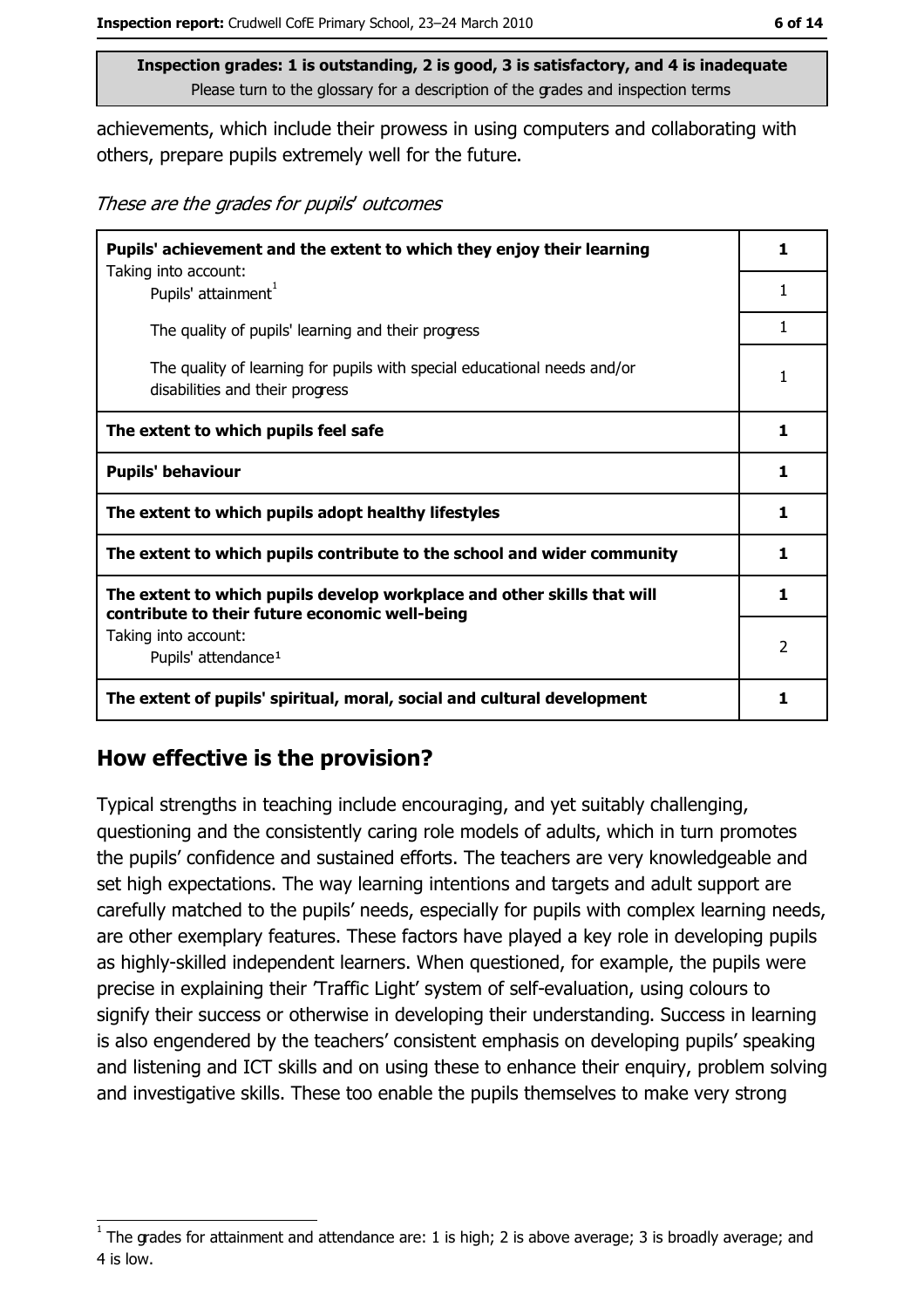contributions to their learning and progress, as for example in a mathematics lesson in Years 3 and 4 where pupils accurately created equivalent fractions and reduced them to their simplest form. Pupils readily state how much they enjoy such activities because they undertake a lot of practical work that is 'interesting and fun'. Staff provide exceptional pastoral care and have an in-depth knowledge of all the pupils, especially those who have specific needs. A wide and effective range of different strategies, including reflective and supportive assemblies, are used to tackle the range of pupils' differing needs, including their social and emotional development. The school works very closely with parents, carers and outside agencies to further enhance the quality of the support available.

The well-planned curriculum is enriched by a very good range of clubs and stimulating visits out of school, which contribute strongly to the pupils' personal development and well-being. A variety of visitors, such as African dancers, also help to extend the pupils' wider cultural understanding. The school places a very strong emphasis on literacy and numeracy and on scientific enquiry and ICT. However, opportunities are not always taken to further develop the pupils' creative skills across other subjects, for example in art and design and technology.

| These are the grades for the quality of provision |  |
|---------------------------------------------------|--|
|---------------------------------------------------|--|

| The quality of teaching                                                                                    |  |
|------------------------------------------------------------------------------------------------------------|--|
| Taking into account:<br>The use of assessment to support learning                                          |  |
|                                                                                                            |  |
| The extent to which the curriculum meets pupils' needs, including, where<br>relevant, through partnerships |  |
| The effectiveness of care, guidance and support                                                            |  |

#### How effective are leadership and management?

The talented headteacher promotes excellent teamwork and is supported extremely well by governors and staff. Senior managers evaluate effectiveness very accurately and identify the right priorities for development. Target setting is used very precisely to bring the intended improvements, for example in pupils' writing. Governors and staff fulfil their responsibilities in an exemplary way to safeguard pupils' welfare. By working very closely with parents and outside agencies and by monitoring provision rigorously, they ensure that pupils have their needs met equally and are kept free from discrimination. Teachers in their lesson planning, for example, ensure that work is presented at a variety of levels to match pupils' skills and always include extension tasks for the more able. Leaders and managers are 'forward thinking' and plan strategically over the longer term to develop and extract the very best educational value from the school's challenging accommodation. Examples include the extensive development of the school's grounds to compensate for the small school hall, which requires significant movement of furnishings to meet a variety of learning and recreational needs. The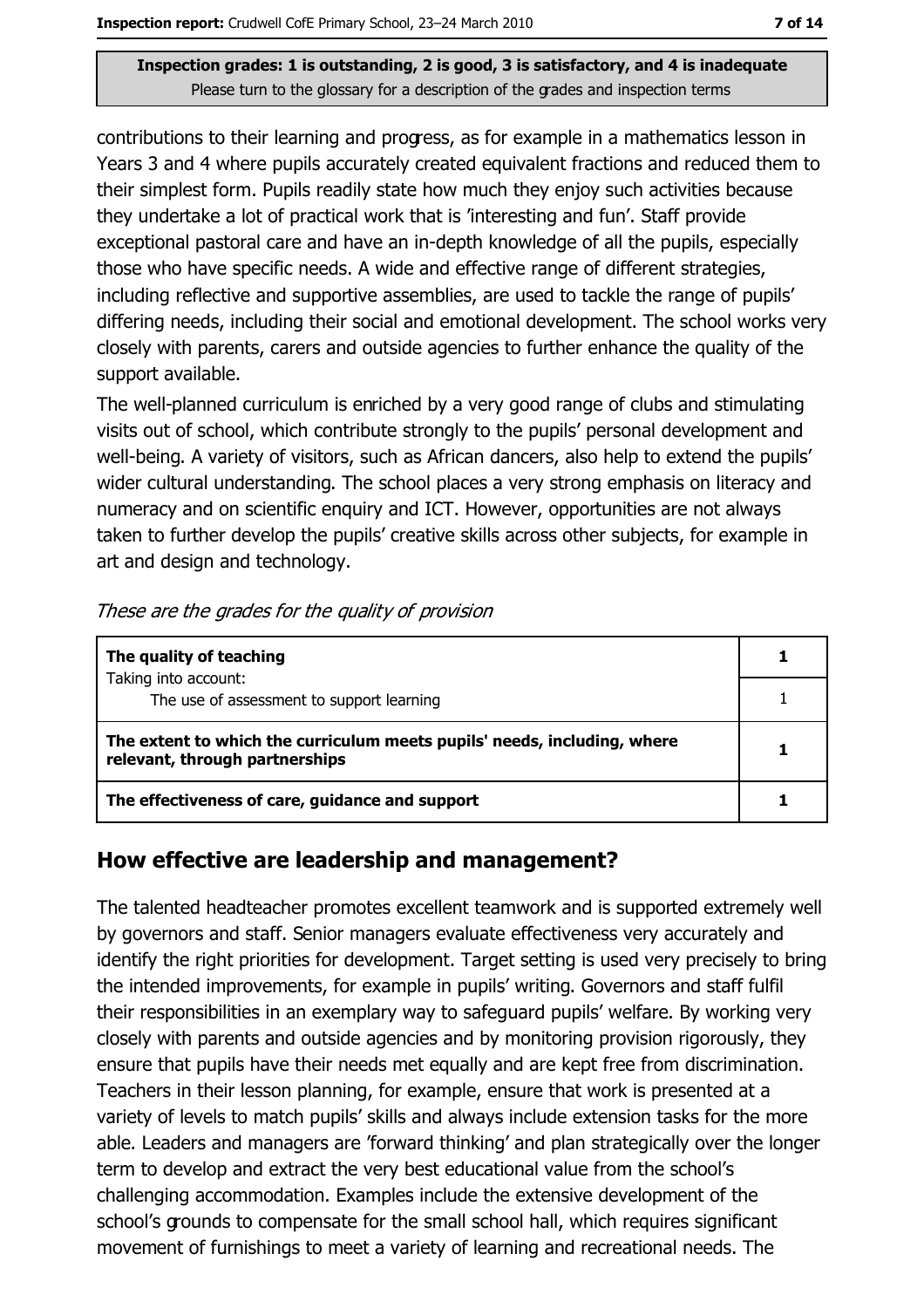school promotes community cohesion effectively. The local community is promoted strongly through regular performances and close links with the parish church. The school promotes global or national aspects through carefully planned assemblies, teaching French and regular charitable fundraising and links with schools in more culturally diverse communities, during the London visit for example.

These are the grades for leadership and management

| The effectiveness of leadership and management in embedding ambition and<br>driving improvement                                                                     | 1 |
|---------------------------------------------------------------------------------------------------------------------------------------------------------------------|---|
| Taking into account:<br>The leadership and management of teaching and learning                                                                                      |   |
| The effectiveness of the governing body in challenging and supporting the<br>school so that weaknesses are tackled decisively and statutory responsibilities<br>met | 1 |
| The effectiveness of the school's engagement with parents and carers                                                                                                | 1 |
| The effectiveness of partnerships in promoting learning and well-being                                                                                              | 1 |
| The effectiveness with which the school promotes equality of opportunity and<br>tackles discrimination                                                              | 1 |
| The effectiveness of safeguarding procedures                                                                                                                        | 1 |
| The effectiveness with which the school promotes community cohesion                                                                                                 | 2 |
| The effectiveness with which the school deploys resources to achieve<br>value for money                                                                             |   |

## **Early Years Foundation Stage**

In response to outstanding provision children really enjoy school and make excellent progress in all areas of learning. There is an optimum balance between the learning activities led by adults and the range of activities that children can choose for themselves, both indoors and outside. Outstanding teaching and learning are evident in the way that staff ensure that new learning is drawn just as effectively from children's learning choices as it is from those tasks set and led by adults. This was seen, for example, during a period of outdoor activity as the teacher carefully reminded the children, boys in particular, of the need to be careful and to play safely on their large wheeled toys. The teacher led by example and explained, through a combination of precise quidance and questioning, how to relate considerately toward each other, especially by making eye contact when apologising. Leadership and management are highly effective from the outset in ensuring that the children's individual needs are assessed in full consultation with parents and pre-school settings. Consequently, children's welfare is fully safeguarded and their needs met. Parents and carers are extremely appreciative and greatly value the school. As a result, most children do best in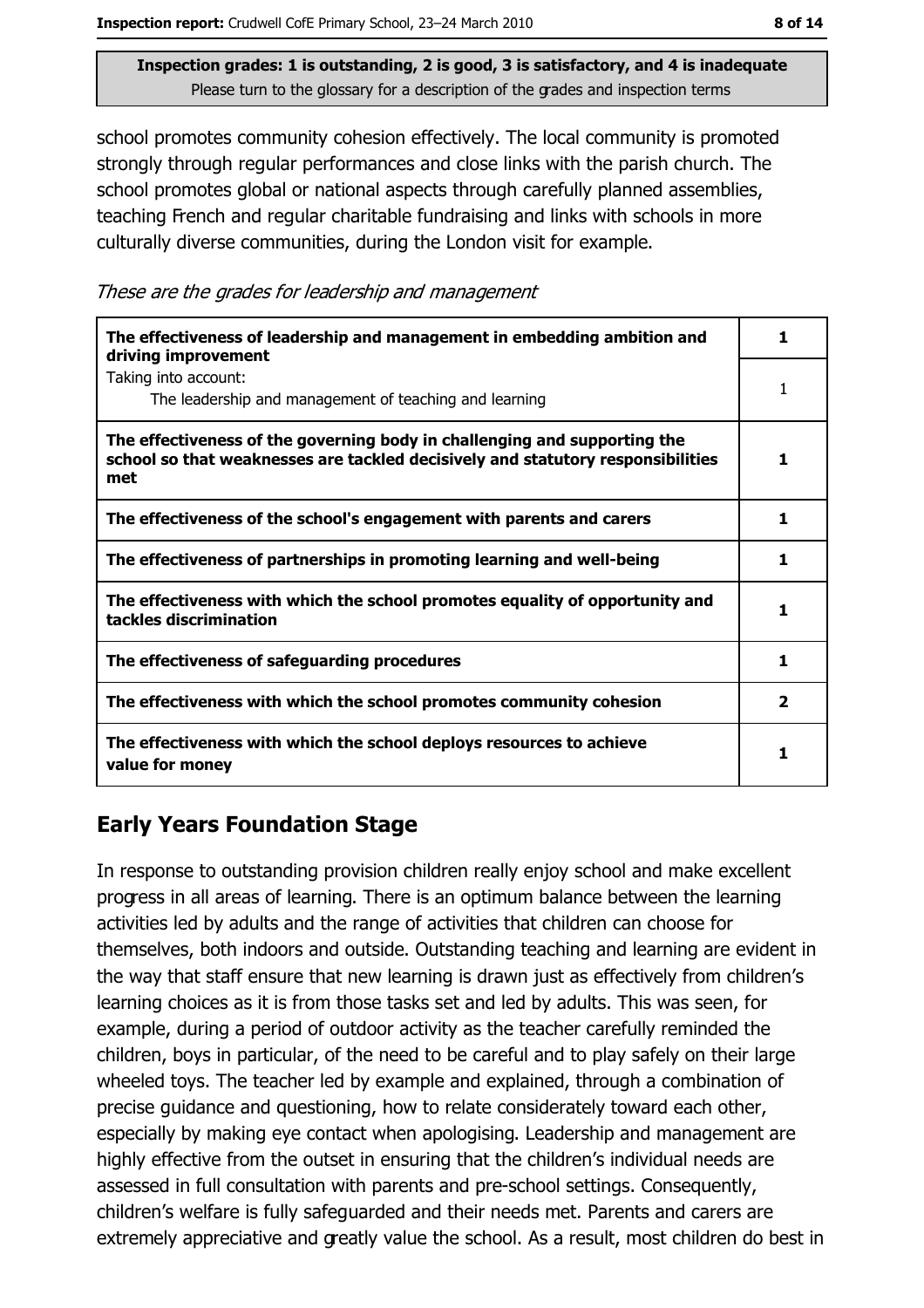developing self-confidence and very positive attitudes to school.

|  |  |  | These are the grades for the Early Years Foundation Stage |  |
|--|--|--|-----------------------------------------------------------|--|
|  |  |  |                                                           |  |

| <b>Overall effectiveness of the Early Years Foundation Stage</b>                             |   |
|----------------------------------------------------------------------------------------------|---|
| Taking into account:                                                                         |   |
| Outcomes for children in the Early Years Foundation Stage                                    |   |
| The quality of provision in the Early Years Foundation Stage                                 |   |
| The effectiveness of leadership and management of the Early Years<br><b>Foundation Stage</b> | 1 |

#### **Views of parents and carers**

Responses to the Ofsted questionnaire were overwhelmingly positive and were unanimous, for example, in agreeing that the school keeps pupils safe and helps them to adopt a healthy lifestyle. The views of the parents interviewed informally in the playground also confirmed these very positive responses. Additional written comments, typically expressing full support of the school included, 'Great school, very pro-active and caring staff. My children thrive here,' and 'My daughter has always enjoyed school. She has fantastic teachers and has made such excellent progress.' Parents and carers clearly value this school because of the way it cares for and nurtures their children. A very small minority of parents expressed concerns about the information they receive on their children's progress and how children's individual needs are met. These were followed up as inspection trails during the visit and inspectors concluded that the school communicates very closely with parents and meets pupils' particular needs extremely well.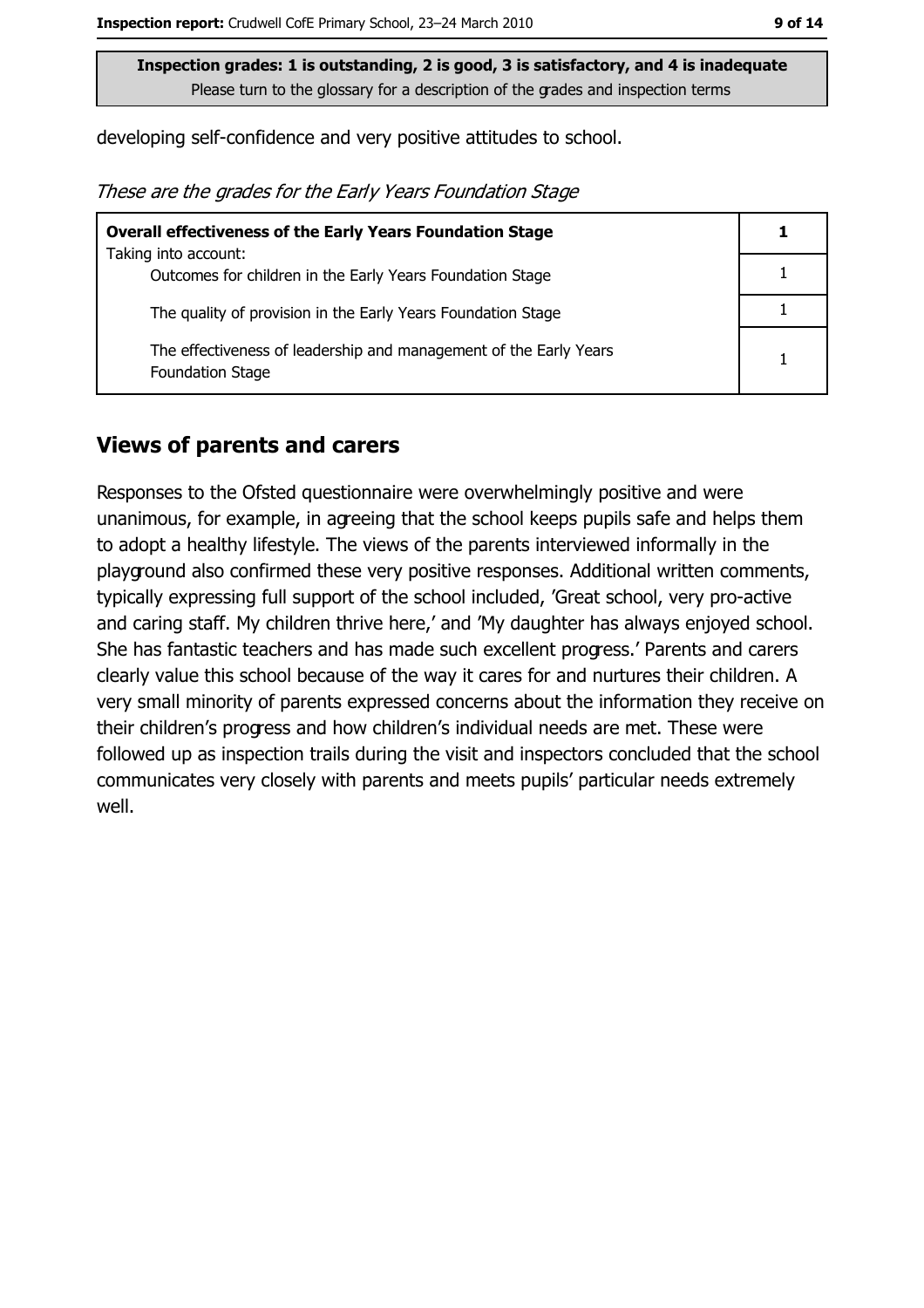#### Responses from parents and carers to Ofsted's questionnaire

Ofsted invited all the registered parents and carers of pupils registered at Crudwell CofE Primary School to complete a questionnaire about their views of the school.

In the questionnaire, parents and carers were asked to record how strongly they agreed with 13 statements about the school.

The inspection team received 60 completed questionnaires by the end of the on-site inspection. In total, there are 91 pupils registered at the school.

| <b>Statements</b>                                                                                                                                                                                                                                       | <b>Strongly</b><br><b>Agree</b><br><b>Agree</b> |               |              | <b>Disagree</b> |              | <b>Strongly</b><br>disagree |                |                |
|---------------------------------------------------------------------------------------------------------------------------------------------------------------------------------------------------------------------------------------------------------|-------------------------------------------------|---------------|--------------|-----------------|--------------|-----------------------------|----------------|----------------|
|                                                                                                                                                                                                                                                         | <b>Total</b>                                    | $\frac{1}{2}$ | <b>Total</b> | $\frac{0}{0}$   | <b>Total</b> | $\frac{0}{0}$               | <b>Total</b>   | $\frac{1}{2}$  |
| My child enjoys school                                                                                                                                                                                                                                  | 46                                              | 77            | 13           | 22              | 0            | 0                           | $\mathbf{1}$   | $\overline{2}$ |
| The school keeps my child<br>safe                                                                                                                                                                                                                       | 41                                              | 68            | 18           | 30              | $\mathbf 0$  | 0                           | 0              | 0              |
| The school informs me<br>about my child's progress                                                                                                                                                                                                      | 39                                              | 65            | 17           | 28              | 4            | 7                           | 0              | 0              |
| My child is making enough<br>progress at this school                                                                                                                                                                                                    | 36                                              | 60            | 19           | 32              | 3            | 5                           | $\overline{2}$ | 3              |
| The teaching is good at this<br>school                                                                                                                                                                                                                  | 45                                              | 75            | 13           | 22              | $\mathbf{1}$ | $\overline{2}$              | 0              | 0              |
| The school helps me to<br>support my child's learning                                                                                                                                                                                                   | 39                                              | 65            | 16           | 27              | 3            | 5                           | 0              | 0              |
| The school helps my child to<br>have a healthy lifestyle                                                                                                                                                                                                | 39                                              | 65            | 21           | 35              | $\mathbf 0$  | 0                           | 0              | 0              |
| The school makes sure that<br>my child is well prepared for<br>the future (for example<br>changing year group,<br>changing school, and for<br>children who are finishing<br>school, entering further or<br>higher education, or<br>entering employment) | 35                                              | 58            | 18           | 30              | 3            | 5                           | $\mathbf 0$    | 0              |
| The school meets my child's<br>particular needs                                                                                                                                                                                                         | 42                                              | 70            | 15           | 25              | $\mathbf{1}$ | $\overline{2}$              | $\overline{2}$ | 3              |
| The school deals effectively<br>with unacceptable behaviour                                                                                                                                                                                             | 41                                              | 68            | 14           | 23              | $\mathbf{1}$ | $\overline{2}$              | 3              | 5              |
| The school takes account of<br>my suggestions and<br>concerns                                                                                                                                                                                           | 40                                              | 67            | 15           | 25              | 0            | 0                           | 3              | 5              |
| The school is led and<br>managed effectively                                                                                                                                                                                                            | 48                                              | 80            | 8            | 13              | 3            | 5                           | 0              | $\mathbf 0$    |
| Overall, I am happy with my<br>child's experience at this<br>school                                                                                                                                                                                     | 47                                              | 78            | 12           | 20              | $\mathbf 0$  | 0                           | $\mathbf{1}$   | $\overline{2}$ |

The table above summarises the responses that parents and carers made to each statement. The percentages indicate the proportion of parents and carers giving that response out of the total number of completed questionnaires. Where one or more parents and carers chose not to answer a particular question, the percentages will not add up to 100%.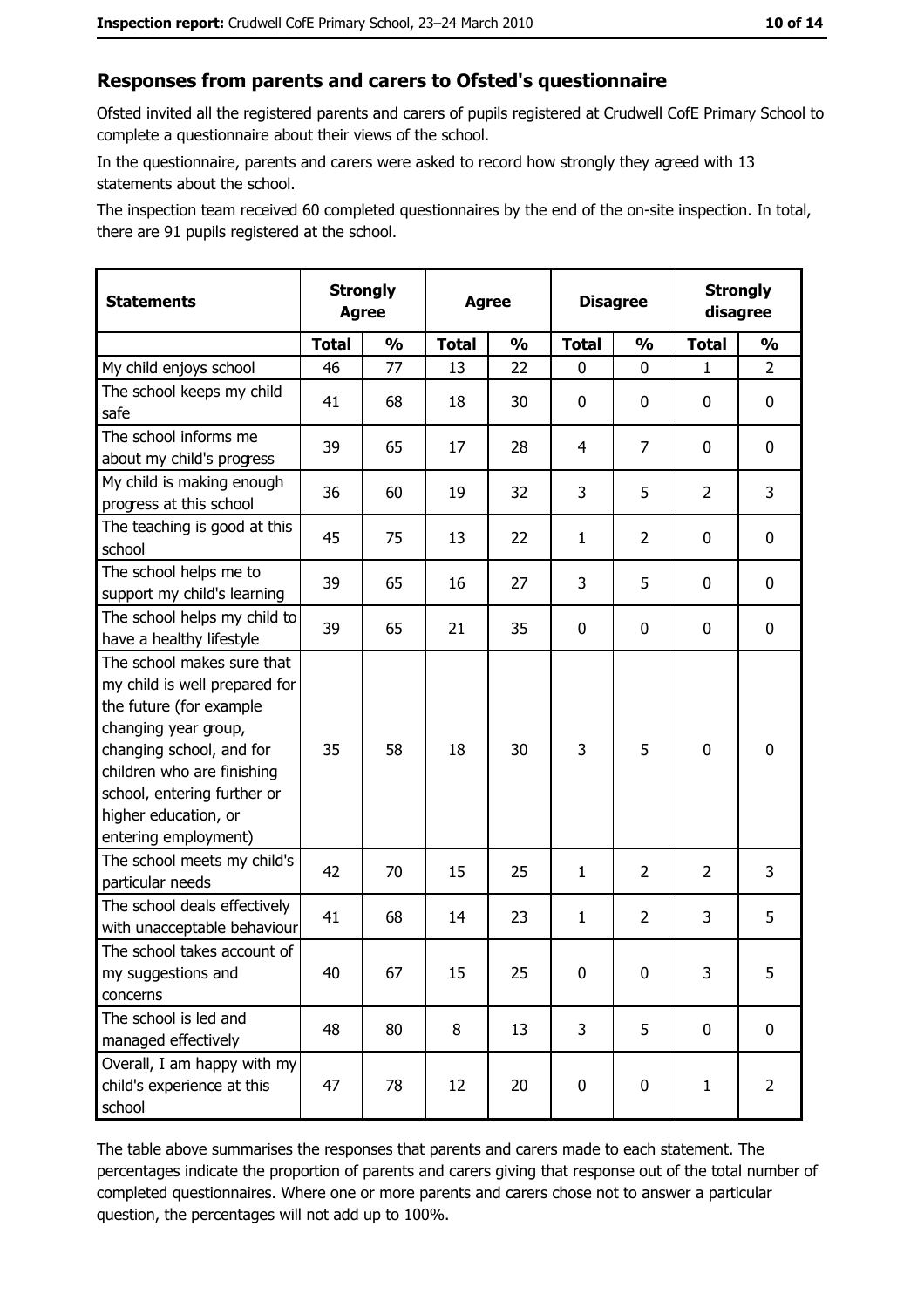# Glossary

| Grade   | <b>Judgement</b> | <b>Description</b>                                                                                                                                                                                                               |
|---------|------------------|----------------------------------------------------------------------------------------------------------------------------------------------------------------------------------------------------------------------------------|
| Grade 1 | Outstanding      | These features are highly effective. An oustanding<br>school provides exceptionally well for its pupils' needs.                                                                                                                  |
| Grade 2 | Good             | These are very positive features of a school. A school<br>that is good is serving its pupils well.                                                                                                                               |
| Grade 3 | Satisfactory     | These features are of reasonable quality. A satisfactory<br>school is providing adequately for its pupils.                                                                                                                       |
| Grade 4 | Inadequate       | These features are not of an acceptable standard. An<br>inadequate school needs to make significant<br>improvement in order to meet the needs of its pupils.<br>Ofsted inspectors will make further visits until it<br>improves. |

## What inspection judgements mean

## Overall effectiveness of schools inspected between September 2007 and July 2008

|                       | Overall effectiveness judgement (percentage of<br>schools) |      |                     |                   |
|-----------------------|------------------------------------------------------------|------|---------------------|-------------------|
| <b>Type of school</b> | Outstanding                                                | Good | <b>Satisfactory</b> | <b>Inadequate</b> |
| Nursery schools       | 39                                                         | 58   | 3                   | 0                 |
| Primary schools       | 13                                                         | 50   | 33                  | 4                 |
| Secondary schools     | 17                                                         | 40   | 34                  | 9                 |
| Sixth forms           | 18                                                         | 43   | 37                  | $\overline{2}$    |
| Special schools       | 26                                                         | 54   | 18                  | $\overline{2}$    |
| Pupil referral units  | 7                                                          | 55   | 30                  | 7                 |
| All schools           | 15                                                         | 49   | 32                  | 5                 |

New school inspection arrangements were introduced on 1 September 2009. This means that inspectors now make some additional judgements that were not made previously.

The data in the table above were reported in The Annual Report of Her Majesty's Chief Inspector of Education, Children's Services and Skills 2007/08.

Percentages are rounded and do not always add exactly to 100. Secondary school figures include those that have sixth forms, and sixth form figures include only the data specifically for sixth form inspection judgements.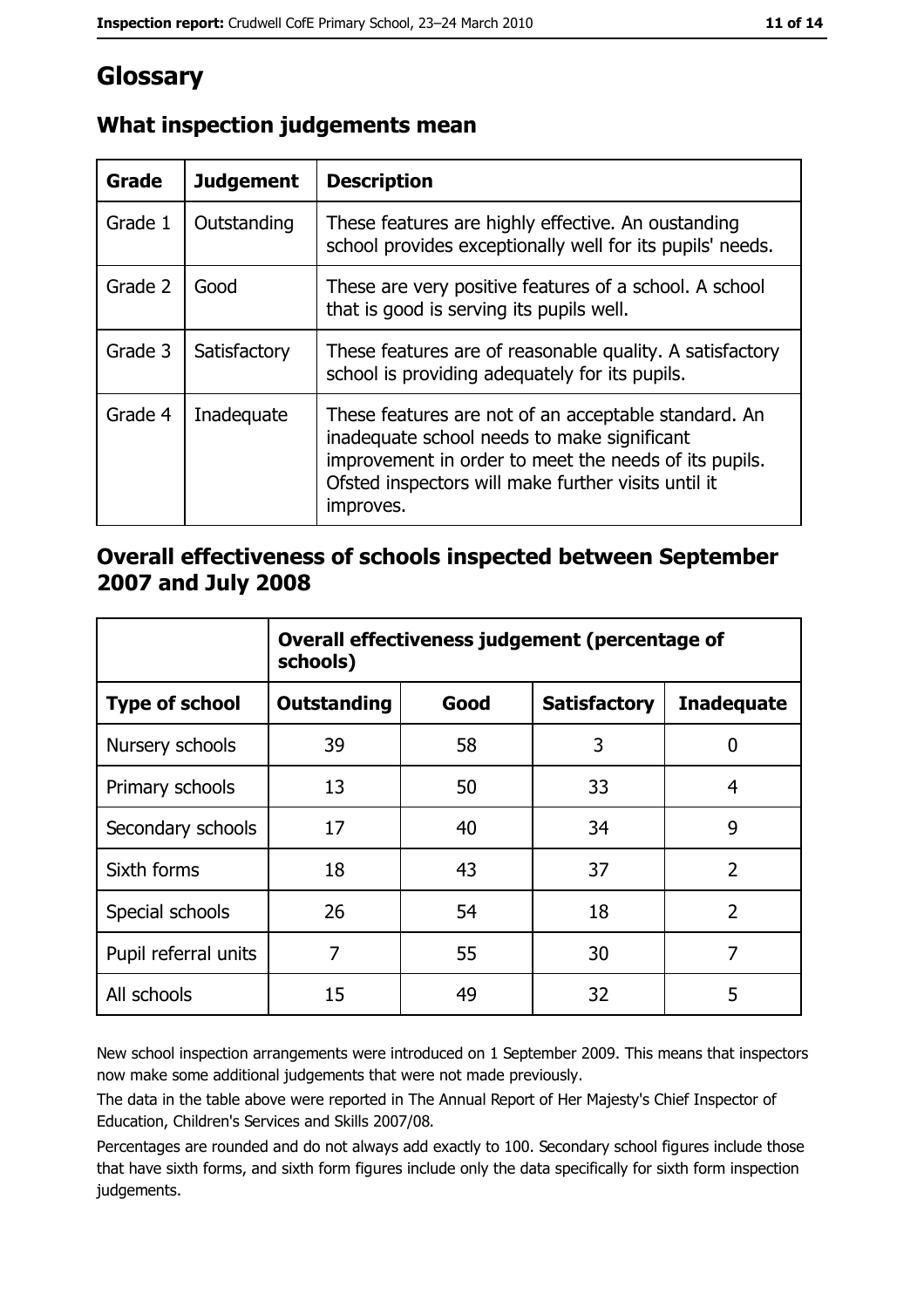# **Common terminology used by inspectors**

| Achievement:                  | the progress and success of a pupil in<br>their learning, development or training.                                                                                                                                                                                                                           |  |  |
|-------------------------------|--------------------------------------------------------------------------------------------------------------------------------------------------------------------------------------------------------------------------------------------------------------------------------------------------------------|--|--|
| Attainment:                   | the standard of the pupils' work shown by<br>test and examination results and in<br>lessons.                                                                                                                                                                                                                 |  |  |
| Capacity to improve:          | the proven ability of the school to<br>continue improving. Inspectors base this<br>judgement on what the school has<br>accomplished so far and on the quality of<br>its systems to maintain improvement.                                                                                                     |  |  |
| Leadership and management:    | the contribution of all the staff with<br>responsibilities, not just the headteacher,<br>to identifying priorities, directing and<br>motivating staff and running the school.                                                                                                                                |  |  |
| Learning:                     | how well pupils acquire knowledge,<br>develop their understanding, learn and<br>practise skills and are developing their<br>competence as learners.                                                                                                                                                          |  |  |
| <b>Overall effectiveness:</b> | inspectors form a judgement on a school's<br>overall effectiveness based on the findings<br>from their inspection of the school. The<br>following judgements, in particular,<br>influence what the overall effectiveness<br>judgement will be.                                                               |  |  |
|                               | The school's capacity for sustained<br>improvement.<br>Outcomes for individuals and groups<br>of pupils.<br>The quality of teaching.<br>The extent to which the curriculum<br>meets pupil's needs, including where<br>relevant, through partnerships.<br>The effectiveness of care, guidance<br>and support. |  |  |
| Progress:                     | the rate at which pupils are learning in<br>lessons and over longer periods of time. It<br>is often measured by comparing the<br>pupils' attainment at the end of a key<br>stage with their attainment when they<br>started.                                                                                 |  |  |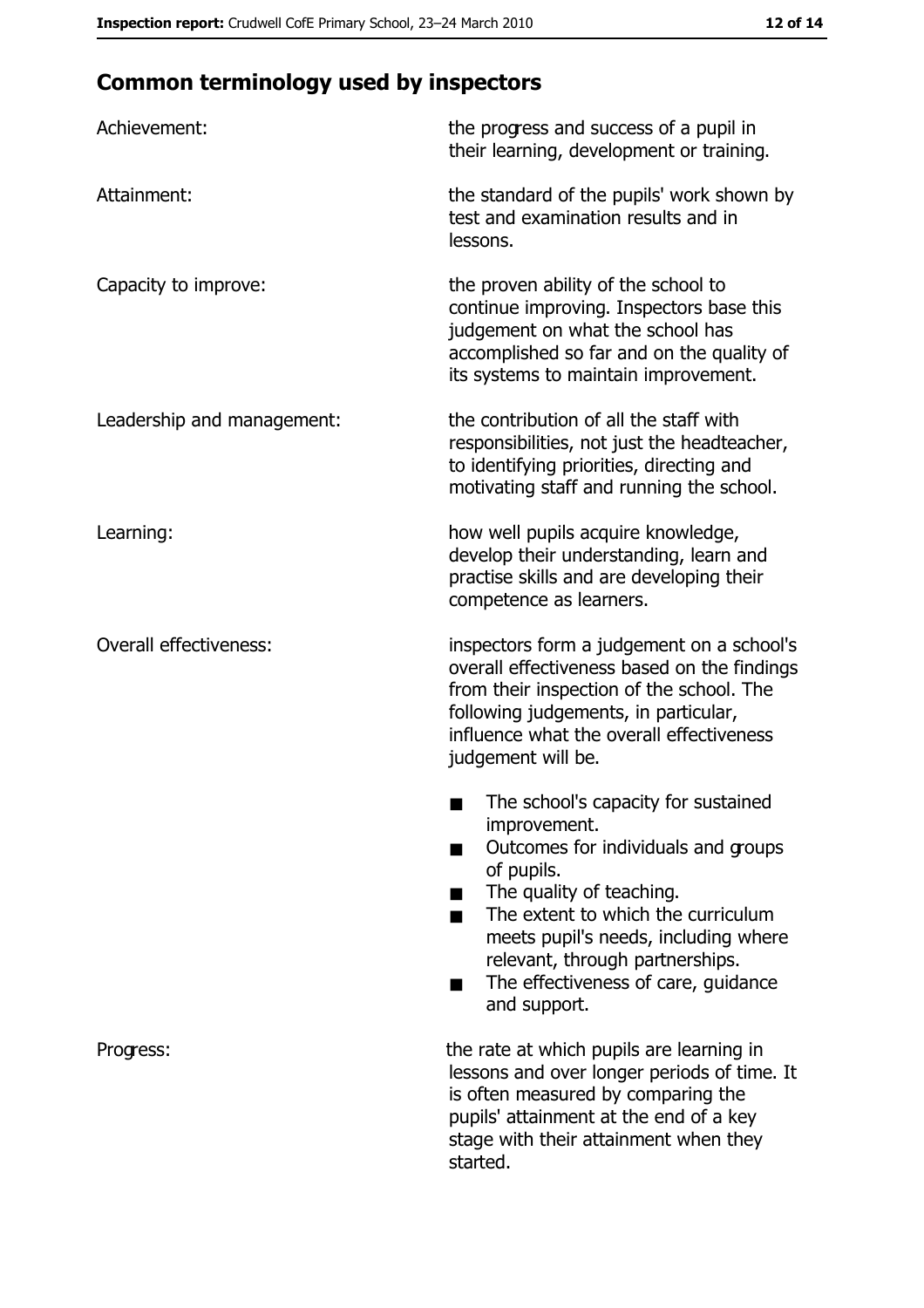This letter is provided for the school, parents and carers to share with their children. It describes Ofsted's main findings from the inspection of their school.



24 March 2010

**Dear Pupils** 

#### Inspection of Crudwell Cof E Primary School, Malmesbury SN16 9ER

Thank you so much for the very warm welcome you gave us when we came to visit your school recently. A special thank you to those pupils who came and talked to us about their work and told us about all the wonderful things you are involved in. We especially like the way you all try very hard and become very successful learners. We have no hesitation in agreeing with you and the vast majority of your parents that Crudwell is an outstanding school.

These are the other things we liked.

- $\blacksquare$ You make excellent progress because the teachers help you to become very good at learning for yourselves and with each other.
- You behave extremely well, really enjoy school and make excellent contributions to  $\blacksquare$ school activities and to the local and wider communities.
- You clearly enjoy coming to school and attend regularly. These reflect the way the  $\blacksquare$ teachers and their assistants work very closely with your parents.
- Your headteacher and all the staff work very hard to provide you with the best  $\blacksquare$ education possible. They take great care of you and want to see you all achieve the best that you possibly can.

Even though you go to an outstanding school, your very talented and determined headteacher, governors and staff still want the school to get better. We saw some really excellent work in English and mathematics, for example, and agree with you that you'd like more opportunities to become just as talented in other subjects, such as art, and design and technology.

We know you will continue to do your very best at Crudwell and we wish you all every success in the future. Thank you once again for making our visit such an interesting and happy experience.

Yours sincerely

Alex Baxter

Lead inspector